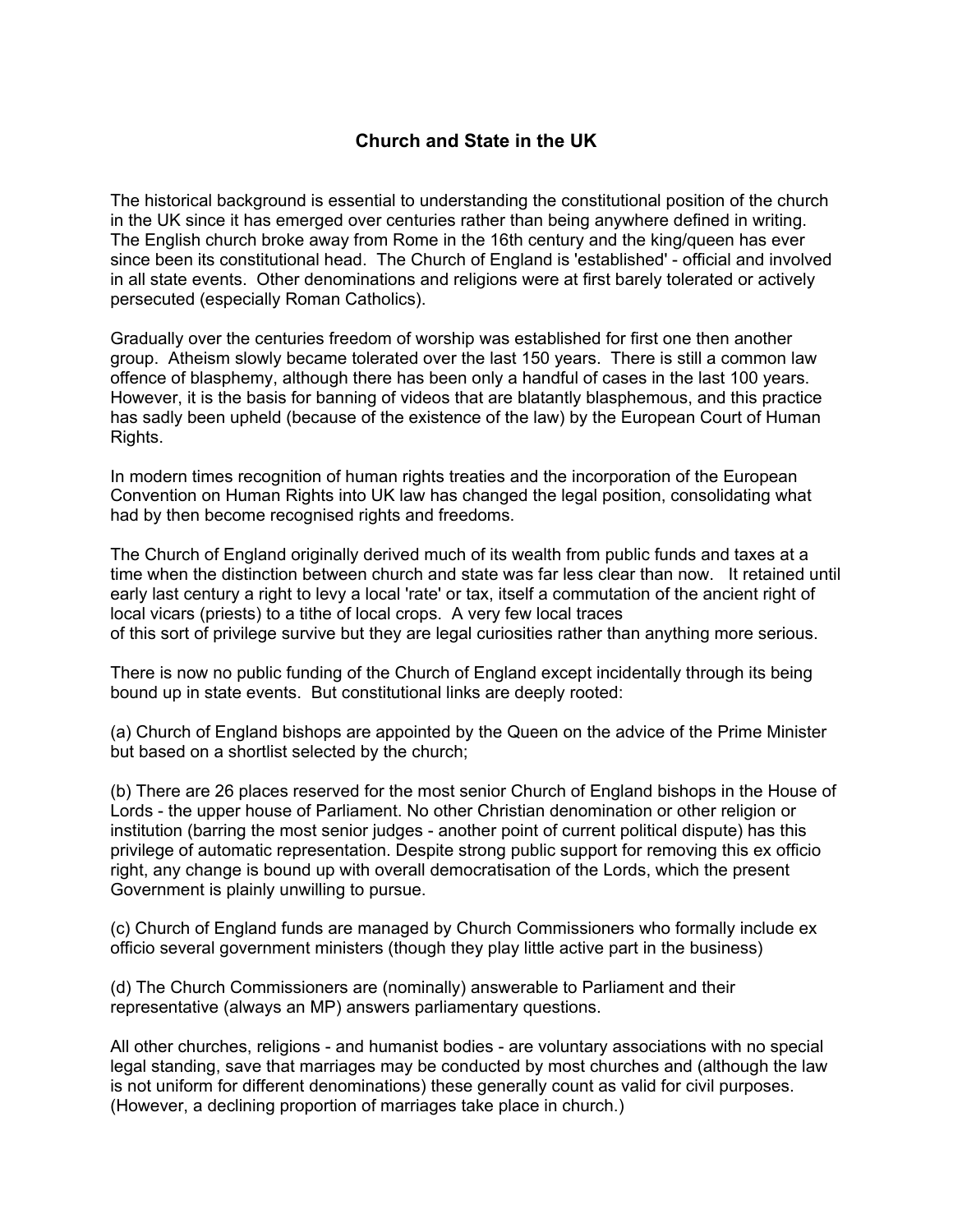Humanist celebrations of weddings are not valid, and the couple have to register their marriage at a second ceremony at the public Register Office. Current proposals for reform will not remedy this situation, but the BHA is vigorously challenging these proposals by reference to the European Convention on Human Rights.

Churches receive no public funding unless incidentally to aid some particular public objective but this is rare (if it exists) as regards churches as such. However, religious charities can be and are funded or contracted to provide services in the community, for example homes for children or the elderly.

Christian chaplains are paid for by public funds in the armed forces, prisons and hospitals. At least one Muslim has recently been appointed similarly, and arrangements are generally in place for local non-Christian religious personnel to be called in when needed. Following current representations by the BHA, the beginnings of similar arrangements are being made for humanist advisors

The most important example of this public funding to provide a service is in the school system. Church schools were well established before the first publicly funded schools were established and the latter were under the 1870 Act meant only to fill gaps in the church-provided system. The 'dual system' survives to this day. One in three schools in the publicly funded system in England and Wales is a school owned and run by religious faiths: these account for one in four school places. Almost all of them are Church of England or Roman Catholic: the Catholics have roughly equal numbers of primary and secondary places while the Church of England's provision is concentrated in primary schools. There is a small number of other Christian schools and an even smaller number of Jewish schools. The Muslims, Sikhs and Hindus have recently been allowed a few schools each. However, these minority groups are expanding their provision and the Government's policy is strongly in favour of more faith schools and new ones are opening all the time, especially Church of England secondary schools, often by converting existing 'state' schools. These religious schools fall in two categories:

(i) "voluntary controlled" schools are totally paid for by public funds but have relatively few religious privileges (opt-in denominational religious education, power to require the head and a small number of other teachers to be of the appropriate faith);

(ii) "voluntary aided" schools, where the religious body has to find 10% of the building costs (including major repairs etc) but all other costs (including all running costs) are met from public funds: these have much stronger religious privileges, covering worship, religious instruction, staff appointments etc.

In addition, the Government has recently started fully funding new legally independent schools after their sponsors (usually big businesses but sometimes religious bodies) make an initial contribution of 10%-20% of the capital cost. At least two of these "academies" teach creationism in science lessons and their sponsor - the Emmanuel Schools Foundation - plans five or six more. The Government is unmoved by widespread protests. Other evangelical groups are moving into this field.

In ordinary ("community") schools in the public system - attended by 75% of pupils - the law requires a daily act of religious worship which must be "wholly or mainly broadly Christian", and all pupils must be given religious education, which covers Christianity and the other main world religions but almost invariably (and officially) excludes non-religious lifestances. Parents are